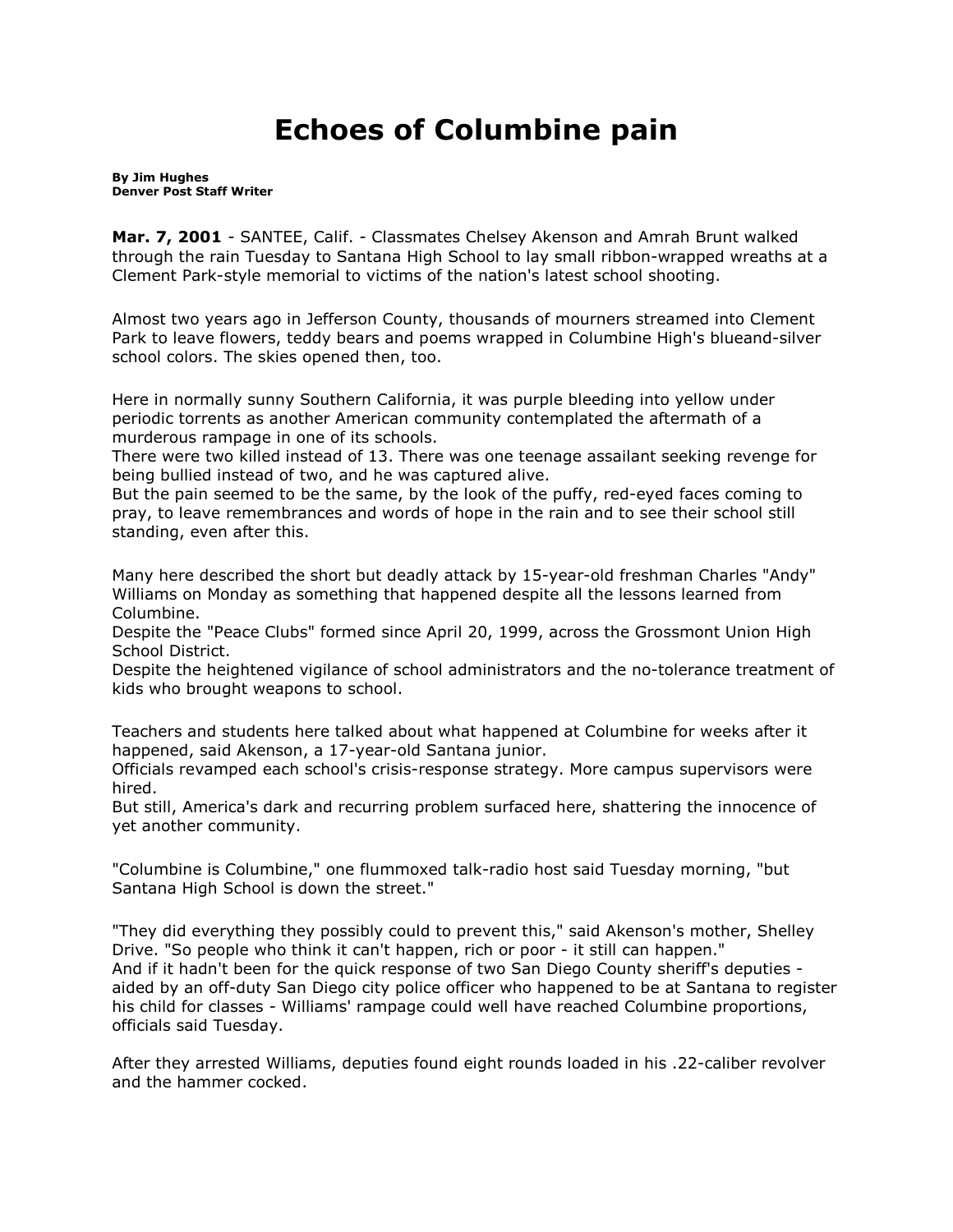"As bad as it was, it had the potential for being worse," San Diego County Sheriff Bill Kolender said. "If they had not been as quick as they were, I'm sure other people would have been wounded or killed." That speedy intervention was far different from the police response to Columbine High School, where students Dylan Klebold and Eric Harris committed suicide after killing a teacher and 12 classmates in the nation's deadliest school shooting.

Not knowing the extent of the threat they faced, law officers at Columbine sealed off the area before entering the school, a timeconsuming process that has been widely criticized and is the subject of several lawsuits. It took 3 1/2 hours before officers reached teacher Dave Sanders, who later died of his gunshot wounds. At Santana High, officers quickly entered the school.

While Harris and Klebold were long dead when officers reached the Columbine library, the officers here interrupted Williams in midrampage.

"The suspect was in the bathroom with his weapon in his hands," said San Diego sheriff's Lt. Jerry Lewis. "They drew down on him and ordered him to drop his weapon," which he did. "I don't know if they were heroic or crazy," another police official said.

But while critics of the Columbine police response say a speedier entry could have saved lives, Kolender called Columbine more complicated, more difficult to contain, than Monday's shooting.

There were two gunmen with four guns and 90 bombs at Columbine. At Santana, there was a single shooter with a single handgun.

Officers headed to Columbine also were caught in major traffic snarls. That wasn't the case in Santee. Jefferson County Sheriff John Stone agreed with Kolender's assessment: The responses were different because the incidents were different.

"What happened down there was a different situation," Stone said. "The officers did not encounter gunfire, they weren't being shot at, they weren't dealing with a building that was on fire, the bomb element was not in there and the information that we were getting was that we had six to eight shooters."

On the prevention front, local officials here have done all they can since Columbine to defuse schoolyard tensions and to discourage violence, said Diane Jacob, county supervisor for the eastern part of San Diego County.

After Columbine, thousands of students in San Diego County underwent anti-violence education, and millions of dollars were spent on after-school programs for "atrisk" students, she said.

School officials have met with juvenile-court judges and probation officers to determine how best to pre-empt violence, she said.

"But it wasn't enough. It wasn't enough to prevent this tragedy, and I frankly don't know if anything could have prevented it," she said. "None of us will ever know. But of all the antiviolence training, the one most crucial violence prevention is a strong family. We can have all the programs in the world ... but there's nothing that takes the place of a strong family." Because of the relatively uncomplicated crime scene at Santana, investigators finished collecting evidence Tuesday.